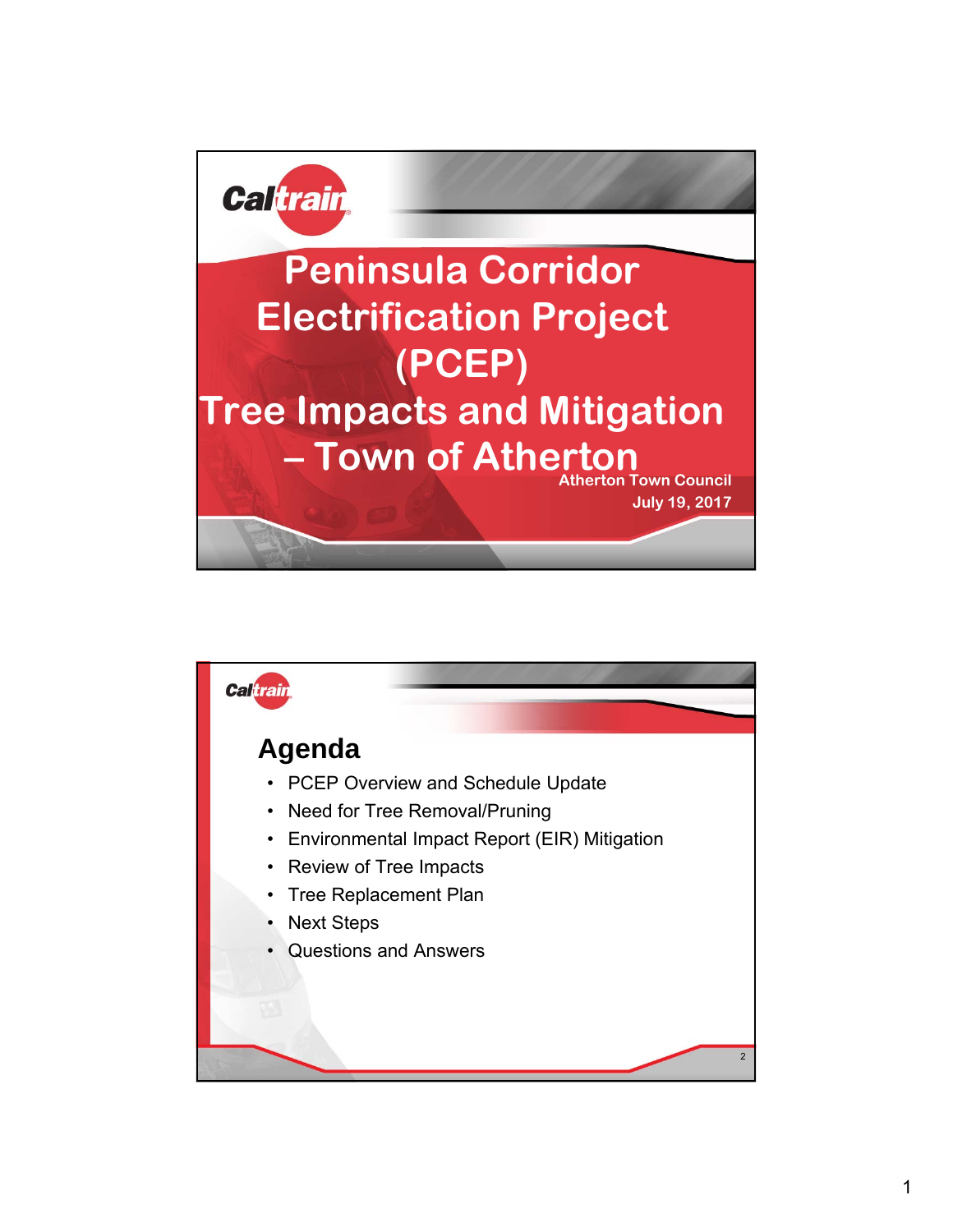

|  | Area<br>51 miles<br>San Francisco<br>to San Jose<br>(Tamien Station) | Project<br>Electrification:<br><b>Overhead Contact</b><br>System (OCS)<br><b>Traction Power</b><br>$\bullet$<br><b>Facilities</b><br><b>Electric Trains</b><br>(EMUs)<br>75 percent of fleet | Service<br>Up to 79 mph<br>Service Increase<br>6 trains / hour / direction<br>More station stops / reduced travel<br>time<br>Restore Atherton & Broadway<br>$\bullet$<br>service<br>Mixed-fleet service (interim period)<br>Continue tenant service<br>ACE, Capital Corridor, Amtrak,<br>Freight |
|--|----------------------------------------------------------------------|----------------------------------------------------------------------------------------------------------------------------------------------------------------------------------------------|--------------------------------------------------------------------------------------------------------------------------------------------------------------------------------------------------------------------------------------------------------------------------------------------------|
|--|----------------------------------------------------------------------|----------------------------------------------------------------------------------------------------------------------------------------------------------------------------------------------|--------------------------------------------------------------------------------------------------------------------------------------------------------------------------------------------------------------------------------------------------------------------------------------------------|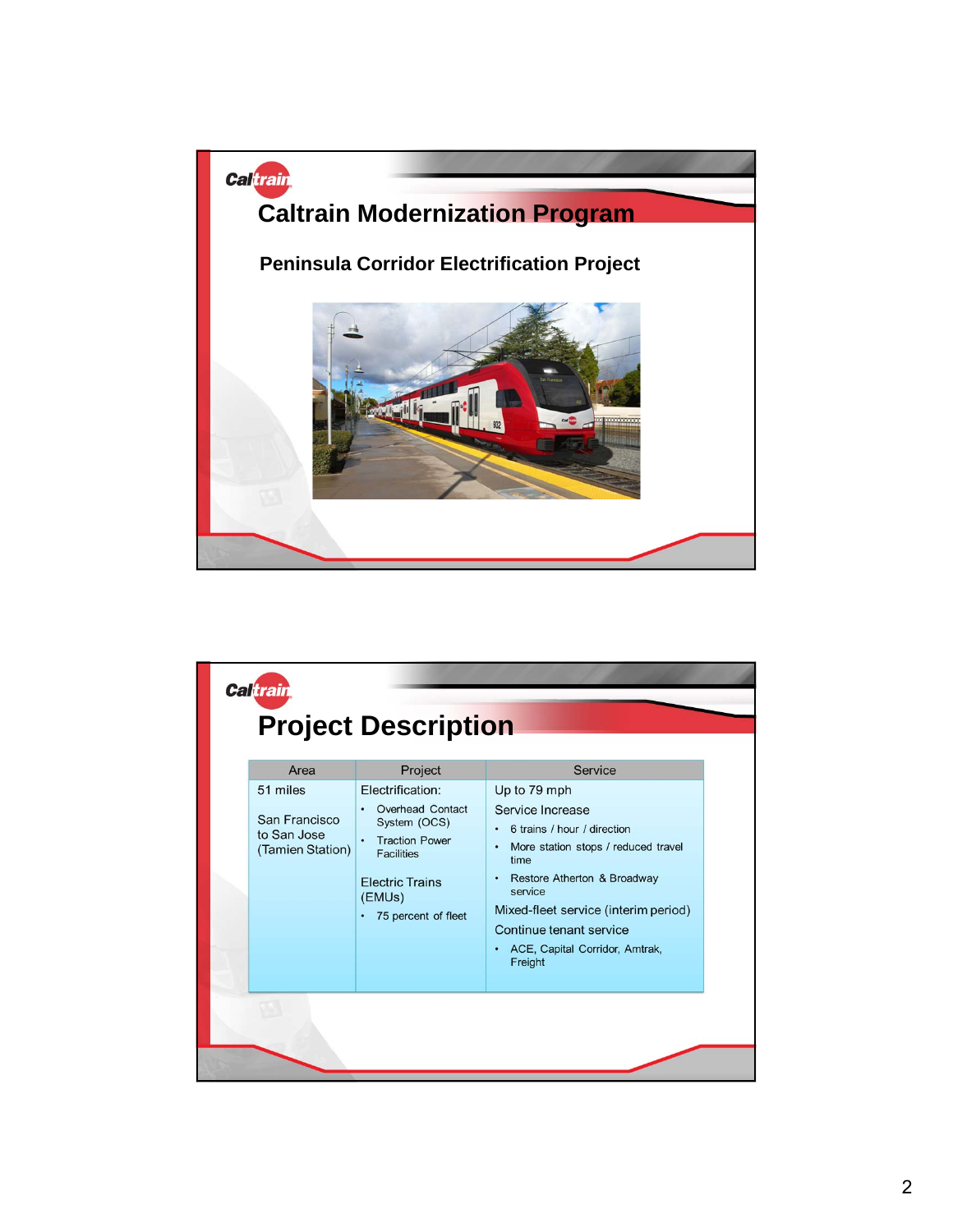

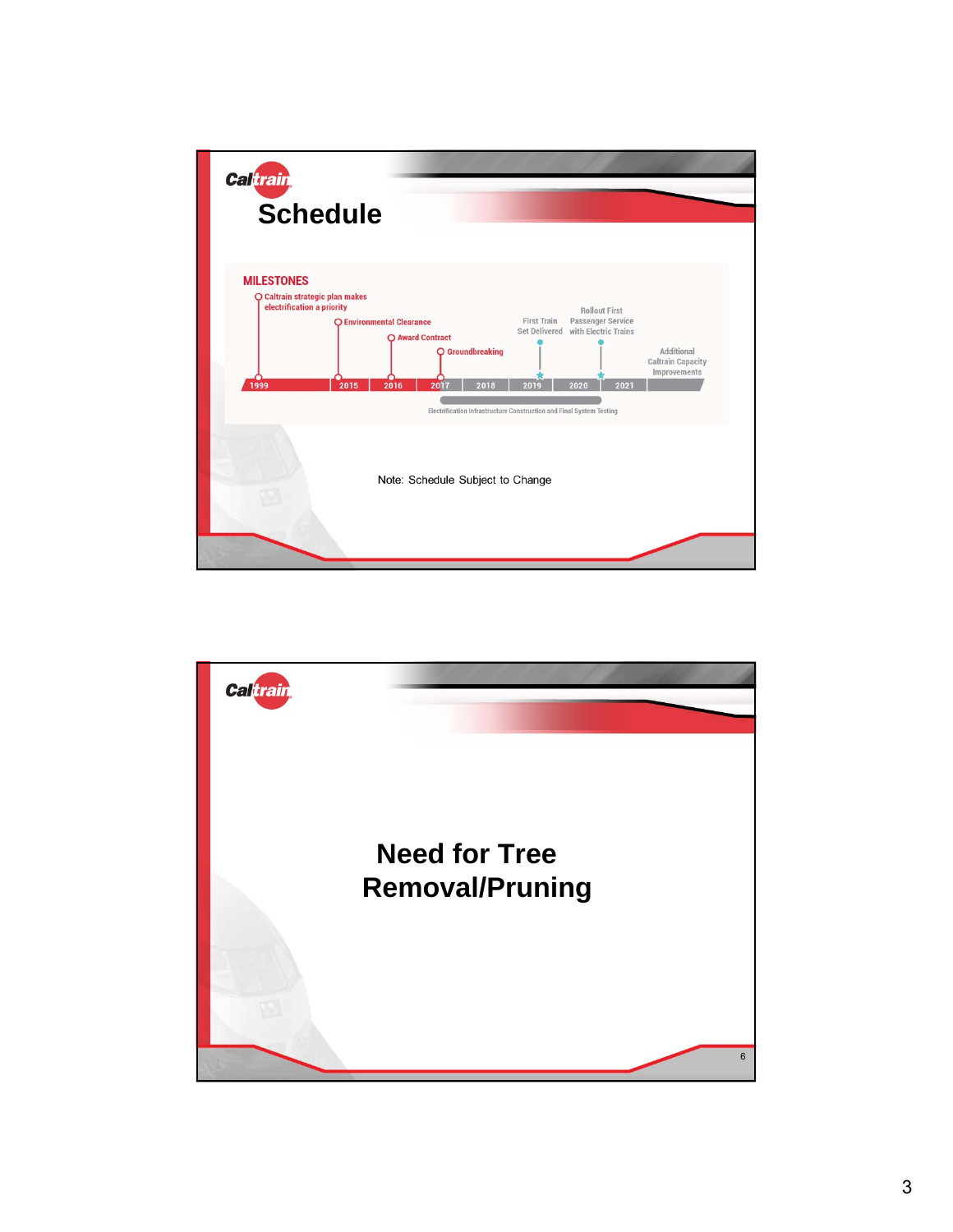

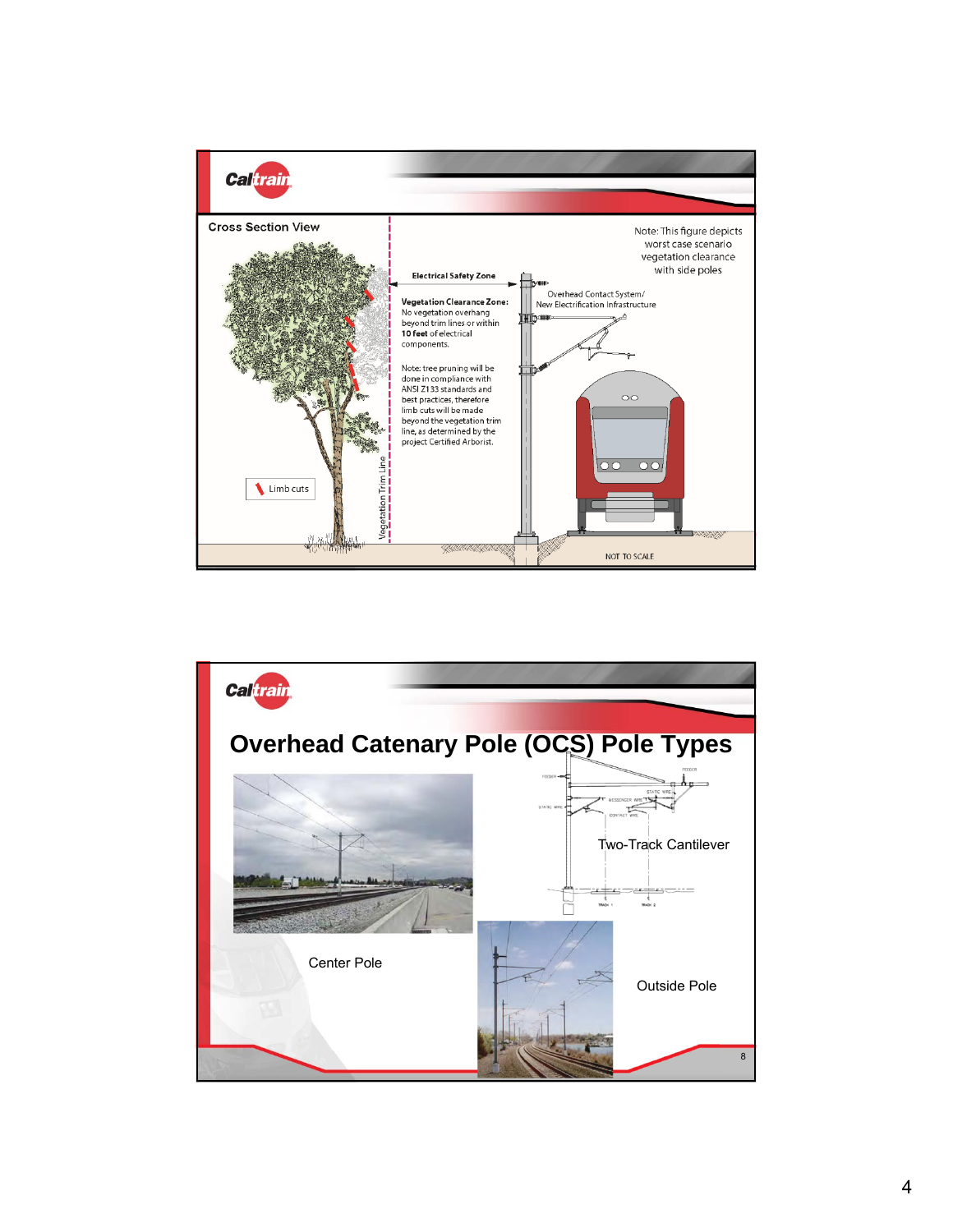

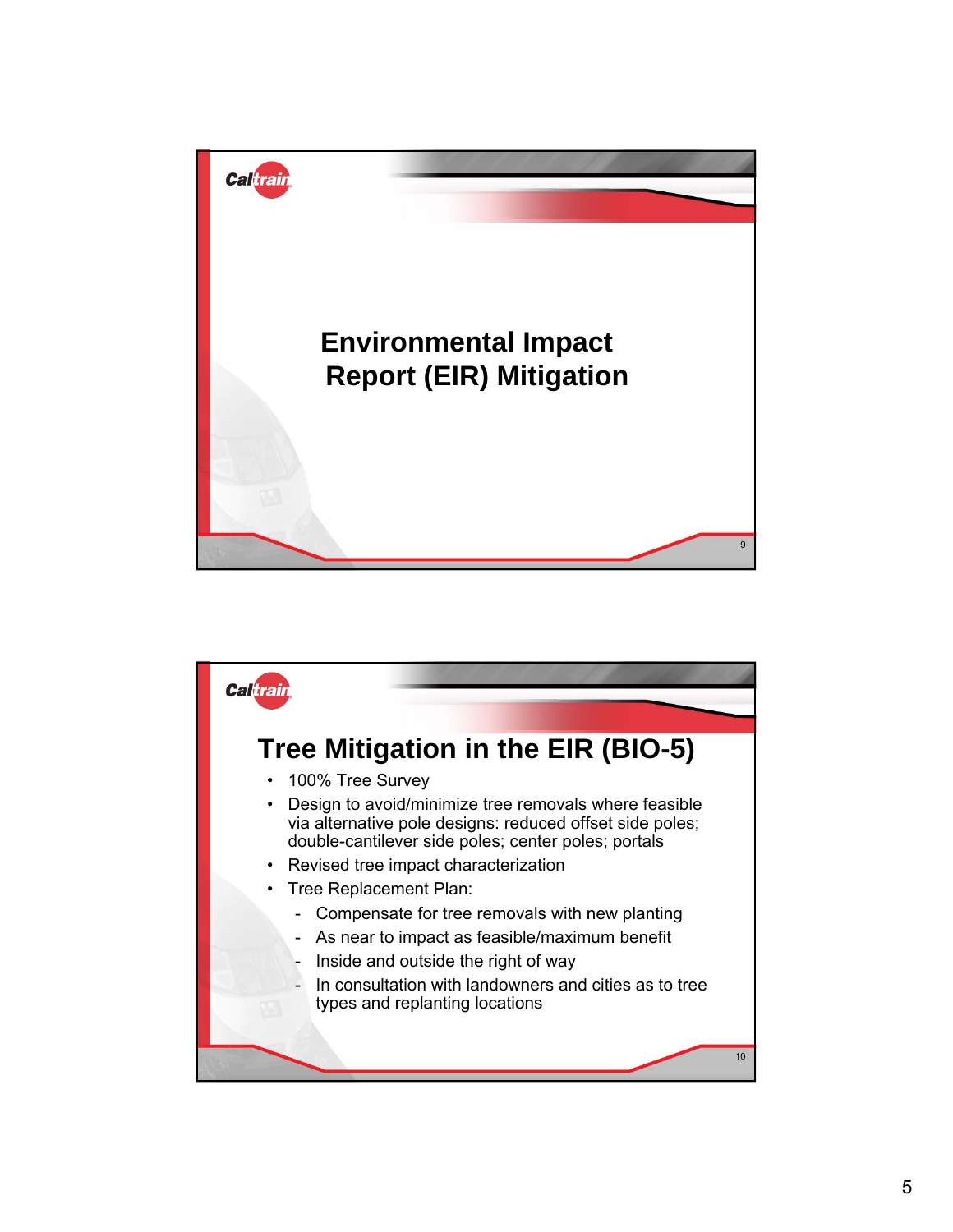

| <b>Caltrain</b>                                                                                                                                                                                                                                          |         |                |  |  |  |  |  |  |  |
|----------------------------------------------------------------------------------------------------------------------------------------------------------------------------------------------------------------------------------------------------------|---------|----------------|--|--|--|--|--|--|--|
| <b>PCEP Tree Impacts Overall</b>                                                                                                                                                                                                                         |         |                |  |  |  |  |  |  |  |
| <b>Description</b>                                                                                                                                                                                                                                       | Removal | <b>Pruning</b> |  |  |  |  |  |  |  |
| Draft EIR                                                                                                                                                                                                                                                | 2,220   | 3,616          |  |  |  |  |  |  |  |
| <b>Final EIR</b>                                                                                                                                                                                                                                         | 995     | 3,186          |  |  |  |  |  |  |  |
| Prelim. Design                                                                                                                                                                                                                                           | 516     | 2,547          |  |  |  |  |  |  |  |
| Draft EIR - Max 24' Electrical Safety Zone<br>Final EIR - Max 21' Electrical Safety Zone<br>$\bullet$<br>• Preliminary Design - Max 18' Electrical Safety Zone<br>All jurisdictions had reductions in tree removal counts from EIR to preliminary design |         |                |  |  |  |  |  |  |  |
|                                                                                                                                                                                                                                                          |         | 12             |  |  |  |  |  |  |  |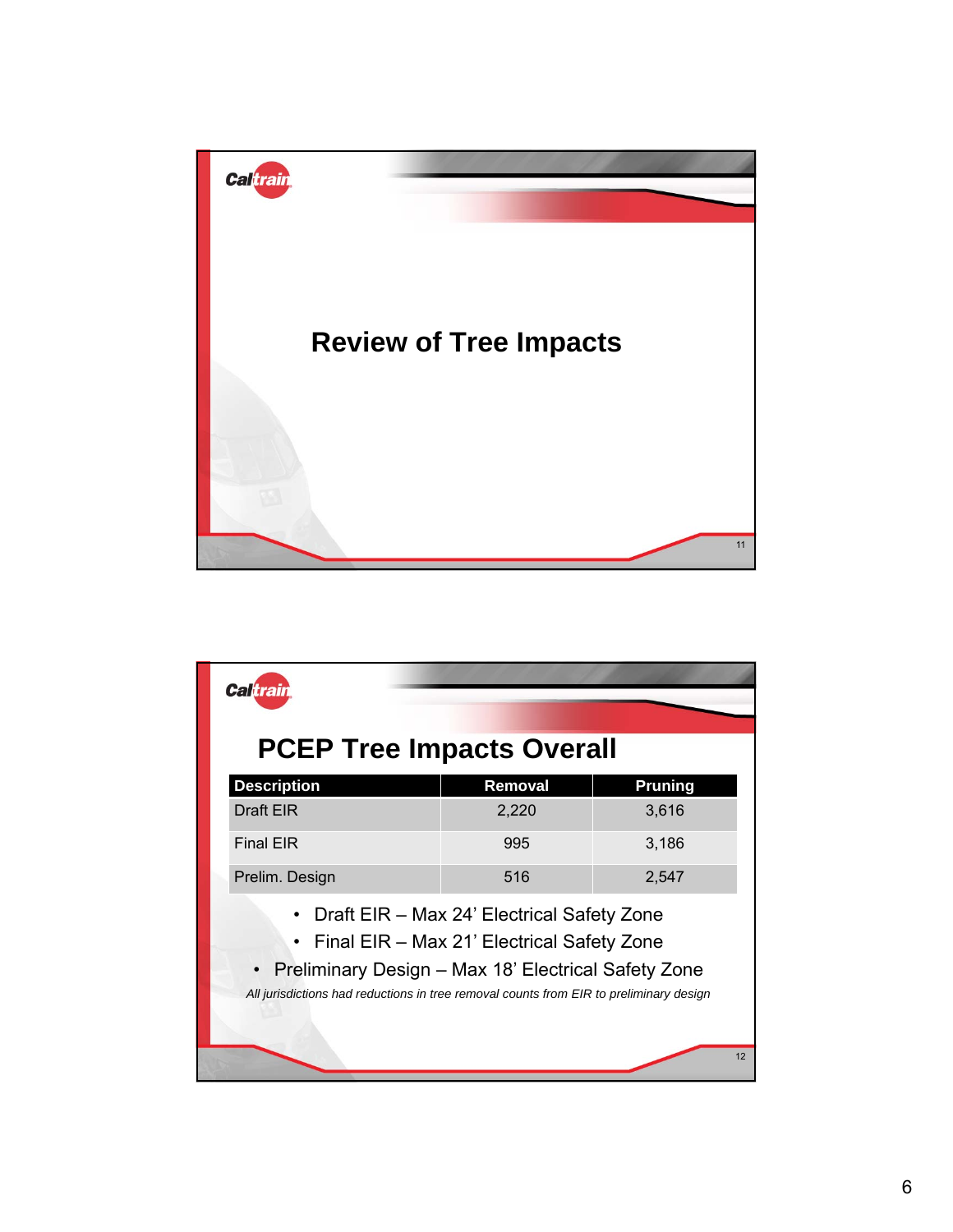| <b>Caltrain</b>                                                                                                                                                                                                                                   |         |                |  |  |  |  |  |  |
|---------------------------------------------------------------------------------------------------------------------------------------------------------------------------------------------------------------------------------------------------|---------|----------------|--|--|--|--|--|--|
| <b>PCEP Tree Impacts – Atherton</b>                                                                                                                                                                                                               |         |                |  |  |  |  |  |  |
| <b>Description</b>                                                                                                                                                                                                                                | Removal | <b>Pruning</b> |  |  |  |  |  |  |
| <b>Draft EIR</b>                                                                                                                                                                                                                                  | 142     | 206            |  |  |  |  |  |  |
| <b>Final EIR</b>                                                                                                                                                                                                                                  | 60      | 262            |  |  |  |  |  |  |
| Prelim. Design                                                                                                                                                                                                                                    | 18      | 214            |  |  |  |  |  |  |
| Draft EIR - Max 24' Electrical Safety Zone<br>Final EIR - Max 21' Electrical Safety Zone<br>• Preliminary Design - Max 18' Electrical Safety Zone<br>All jurisdictions had reductions in tree removal counts from EIR to preliminary design<br>13 |         |                |  |  |  |  |  |  |

|                                                                                                                                                                                                           | <b>Caltrain</b>    |               |                         |                  |             |  |  |  |  |  |
|-----------------------------------------------------------------------------------------------------------------------------------------------------------------------------------------------------------|--------------------|---------------|-------------------------|------------------|-------------|--|--|--|--|--|
| PCEP Tree Impacts/Replacement – Atherton                                                                                                                                                                  |                    |               |                         |                  |             |  |  |  |  |  |
|                                                                                                                                                                                                           | <b>Description</b> | Removal       | <b>Pruning</b><br>> 25% | Pruning<br>< 25% | Replacement |  |  |  |  |  |
|                                                                                                                                                                                                           | <b>JPB ROW</b>     | 16            | 10                      | 24               | 26          |  |  |  |  |  |
|                                                                                                                                                                                                           | <b>Public ROW</b>  | $\mathcal{P}$ | 8                       | 20               | 11          |  |  |  |  |  |
|                                                                                                                                                                                                           | Private            | $\Omega$      | 45                      | 107              | 45          |  |  |  |  |  |
| Replacement trees provided for tree removal and pruning >25%<br>Note: Impacts lower than in draft Tree Mitigation Plan shared with Town<br>staff due to change to center poles near Holbrook-Palmer Park. |                    |               |                         |                  |             |  |  |  |  |  |
| 14                                                                                                                                                                                                        |                    |               |                         |                  |             |  |  |  |  |  |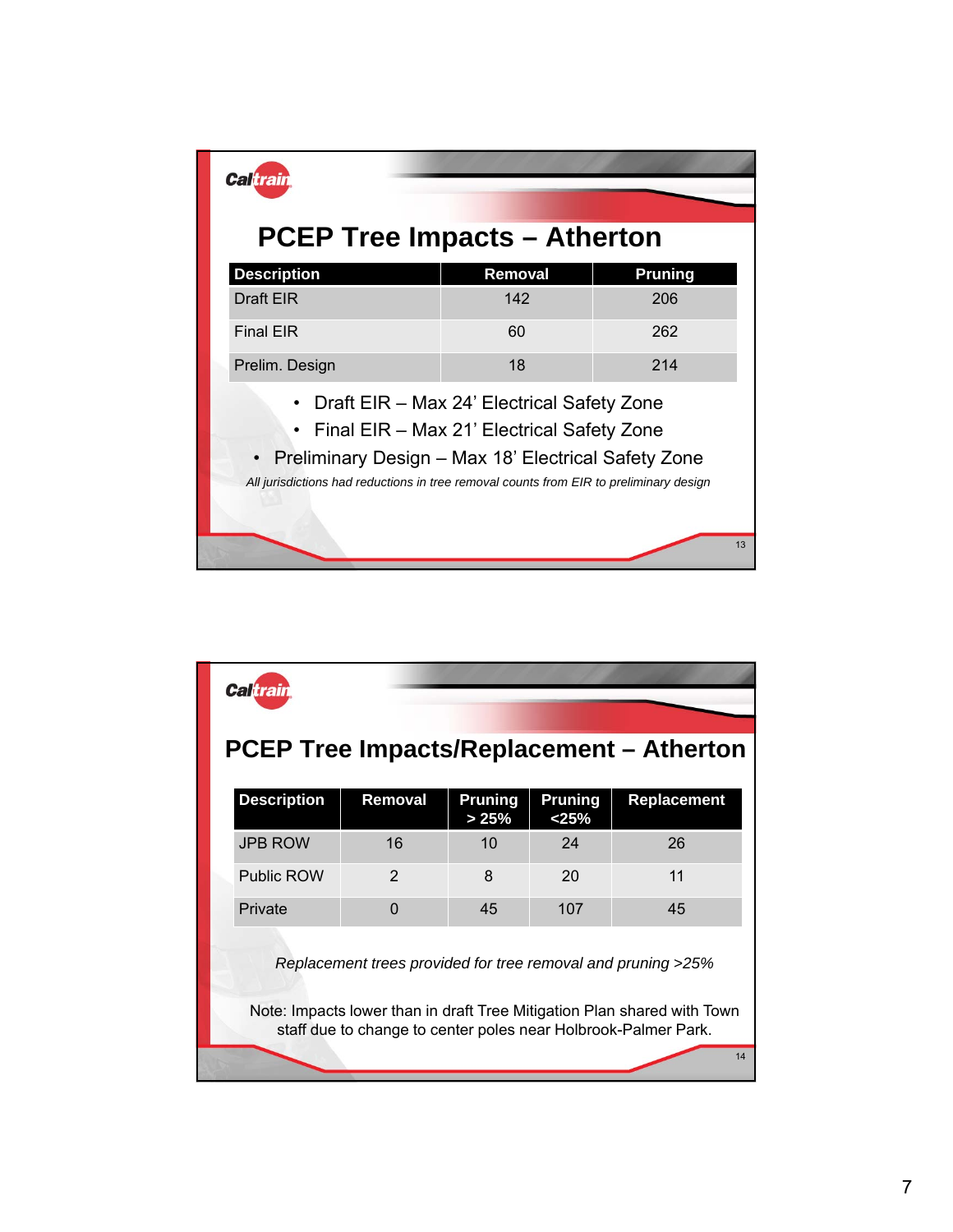

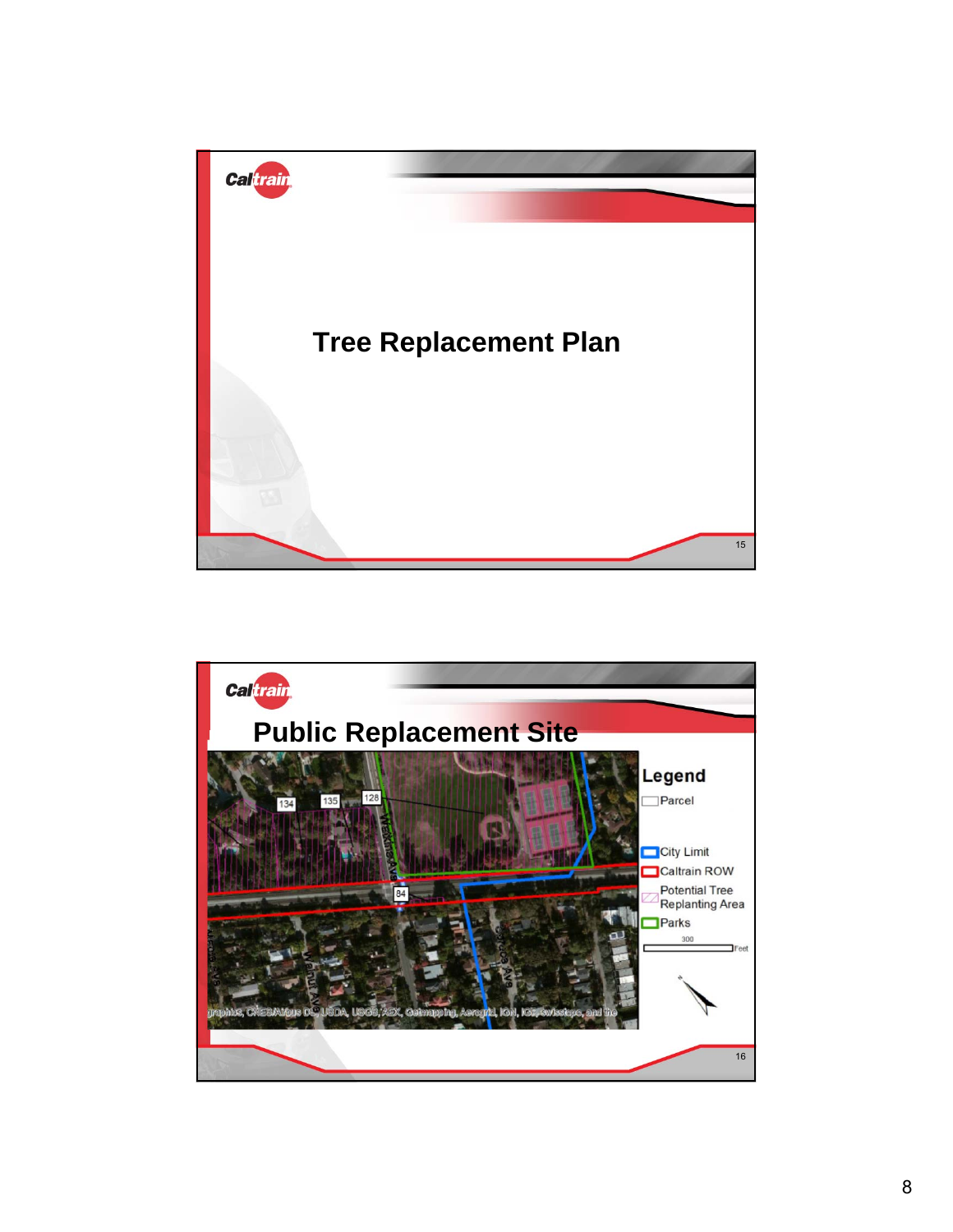

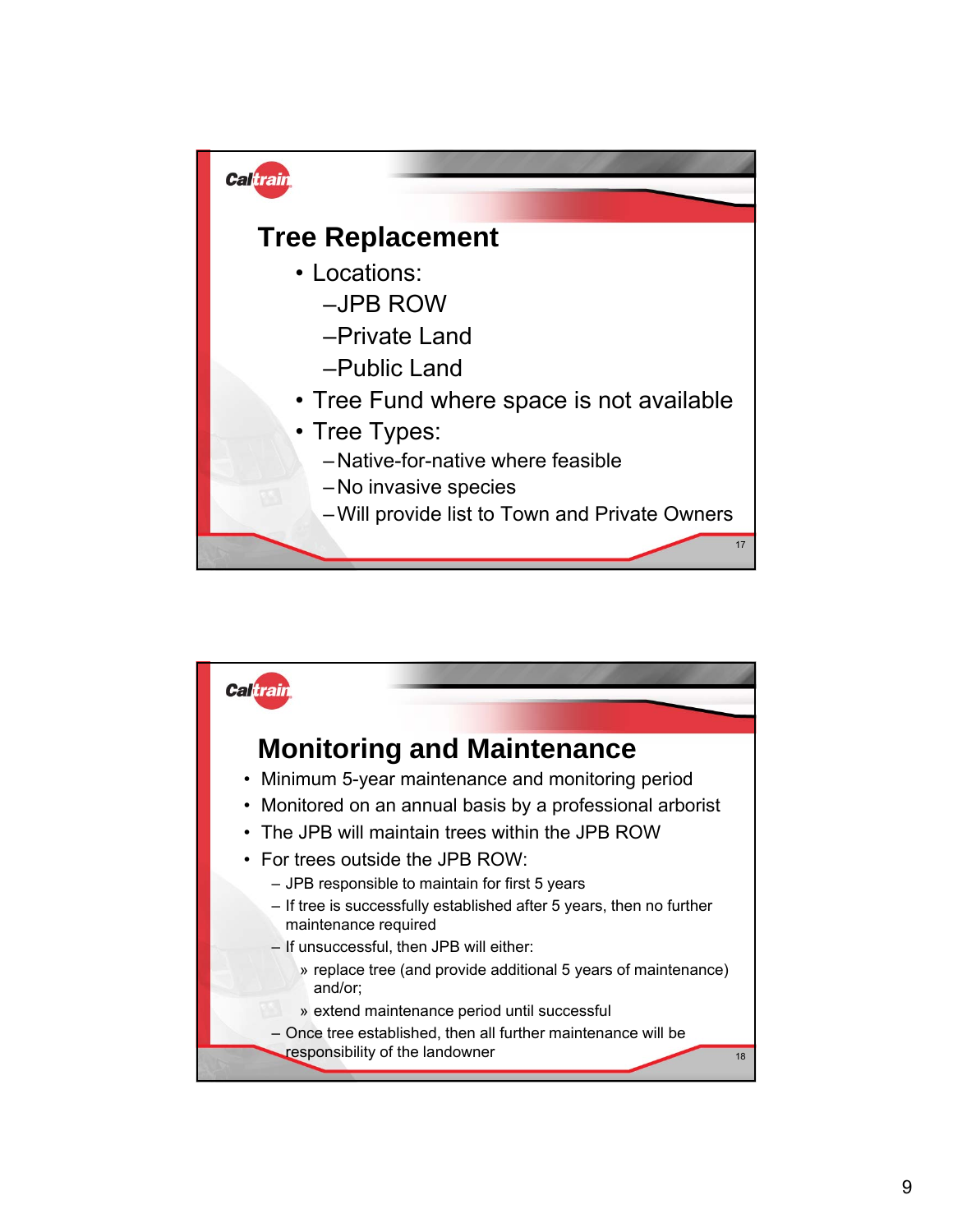